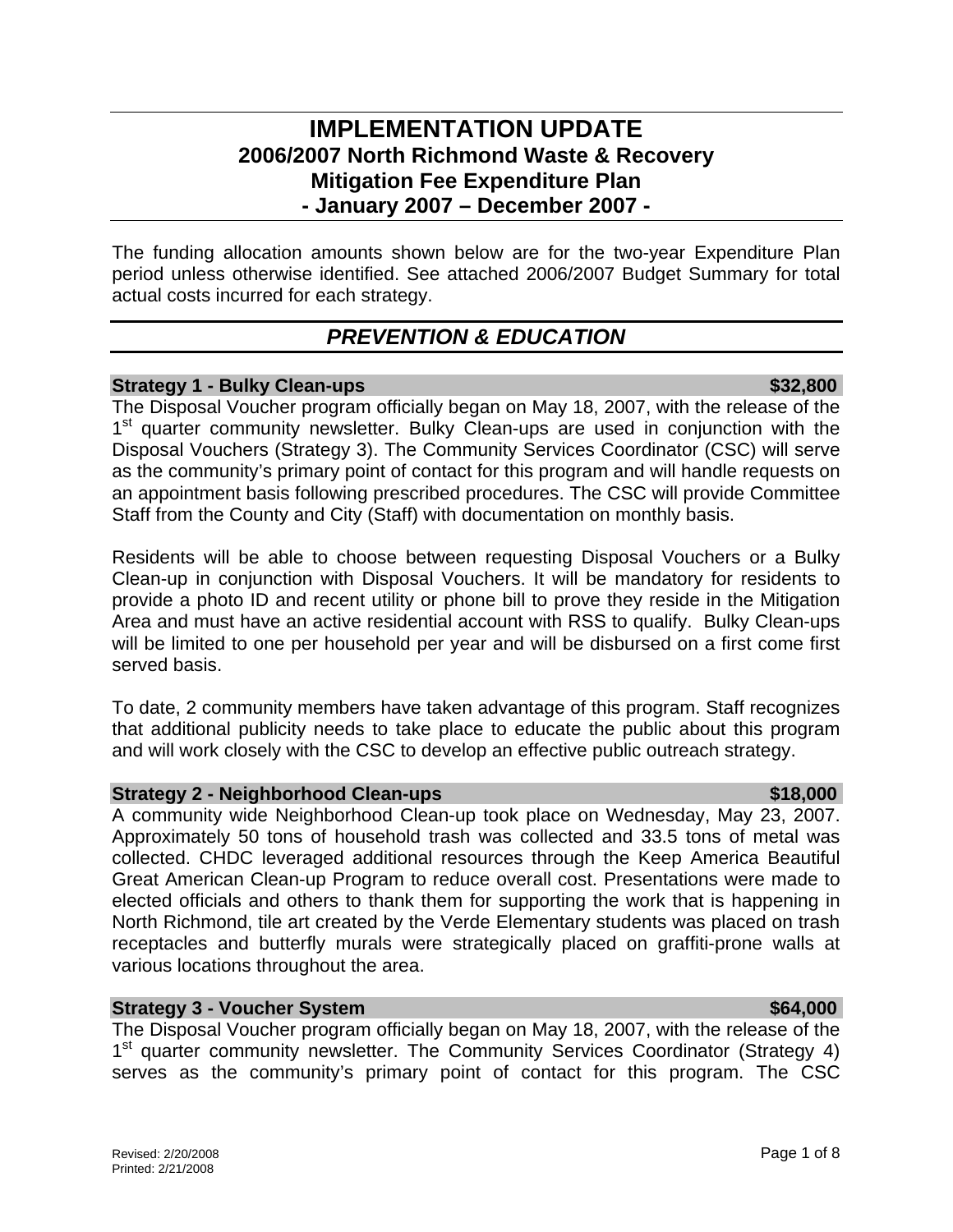distributes vouchers on an appointment basis following prescribed procedures and provide Staff with documentation on a monthly basis.

The procedures and guidelines for this program are very similar to the ones for the Bulky Clean-up program (Strategy 1). Households are limited to twelve Disposal Vouchers (\$5 each) per year. Disposal Vouchers will be disbursed on a first come first served basis and will expire six months following issuance. Additional publicity needs to take place to educate the public on this program. To date, 14 community members have requested vouchers (3 community members requested vouchers for multiple properties) and 264 vouchers have been issued but only 84 vouchers have been redeemed at Republic's Golden Bear Transfer Station on Parr Boulevard.

### **Strategy 4 - Community Services Coordinator \$69,350**

The Community Services Coordinator (CSC), serving as a liaison between the community and the City and County, will continue being responsible for illegal dumping/blight referrals and tracking, public outreach, and illegal dumping prevention. The CSC helps create the newsletters, disburses disposal vouchers, processes requests for bulky clean-ups, oversees WCCUSD students, works closely with the illegal dumping and code enforcement officer, and participates in community events and communicates Expenditure Plan strategies and other local issues related to illegal dumping & blight to the community.

### **Strategy 5 - Bilingual Outreach Services/Coordinator \$40,000**

CHDC hired an individual for the Bilingual Outreach Services Coordinator position in July 2007. The individual had recently moved from the North Richmond area prior to her job placement so she was very familiar with the area and had great connections with the Hispanic/Latino community. The individual worked from July through the end of September but resigned for personal reasons.

Due to the difficulty and length of time it took to initially hire the first Bilingual Coordinator, Staff, along with CHDC, will explore the feasibility of contracting with a translation service company. However, if the decision is made to hire another Bilingual Coordinator, that individual will be expected to work part-time at the CHDC office in North Richmond and will assist the CSC with illegal dumping referrals/tracking and public outreach by serving as a link between the Spanish speaking members of the community of North Richmond and the City and County.

### **Strategy 6 - Public Outreach Campaign**  $\frac{1}{2}$  **and**  $\frac{1}{2}$  **and**  $\frac{1}{2}$  **and**  $\frac{1}{2}$  **575,848**

The first community meeting was held at the Shields-Reid Community Center in North Richmond in August 2006. Staff convened another community meeting on September 20, 2007, to inform residents of what strategies have been implemented to-date and to gather ideas for the 2008/2009 Expenditure Plan.

One activity within this strategy that has been developed is a newsletter which is created by the CSC and edited by staff. It provided the North Richmond community with updates related to the implementation of Expenditure Plan strategies and other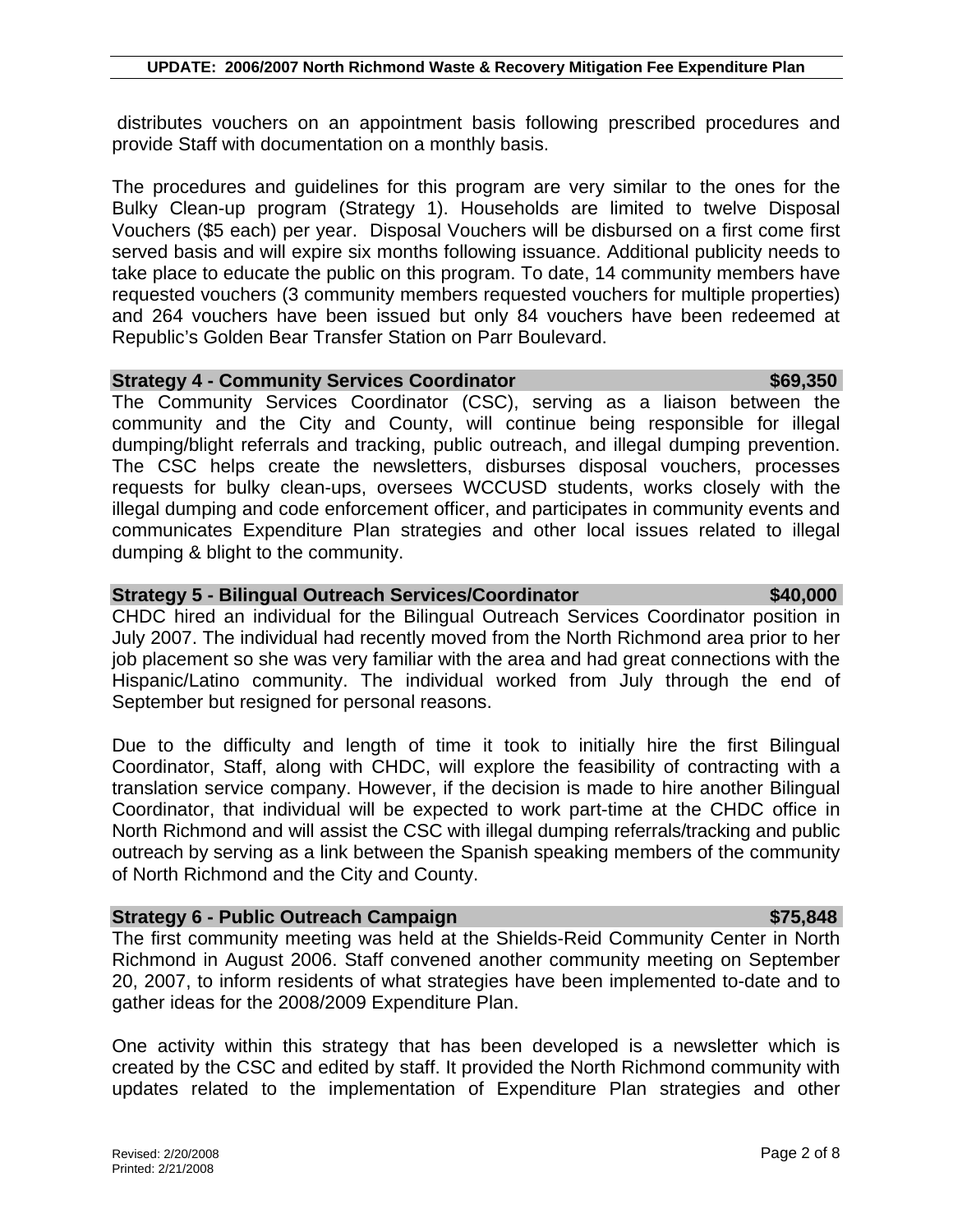important information related to illegal dumping/blight in the community. The first newsletter was distributed in May 2007 and the next edition is expected to be distributed in the first quarter of 2008. Both English and Spanish versions of the newsletter will be distributed in the community.

A two-page flyer was created to further publicize local disposal & recycling resources as well as a selection of free disposal resources available to residents through Mitigation Fee funded programs and Richmond Sanitary Service. The CSC, Code Enforcement Officer & Illegal Dumping Officer are assisting in the dissemination of this resource.

To compliment the print outreach materials created, Staff designed and launched a new website (www.stopdumping.org) to provide residents with an online resource for Mitigation Fee supported programs & services.

Pending the approval of the Amended 2008-09 Expenditure Plan, Staff will explore the possibility of contracting with a consulting firm to assist in the creation of comprehensive public outreach campaign designed to combat illegal dumping and to help keep the community clean.

# *ABATEMENT & ENFORCEMENT*

### **Strategy 7 - City/County Pick-up from Right-of-Way 6146,000 8146,000**

### The City and County Public Works Departments entered into a Memorandum of Understanding in July 2007, to allow the City Public Works Illegal Dumping Abatement Crew ("City Abatement Crew") to pick-up illegal dumping in the public right-of-way in the unincorporated portion of the North Richmond Waste & Recovery Mitigation Fee Primary Funding Area. The City Abatement Crew began pick-up as of July 1, 2007. The City Public Works Department provides monthly invoices and reports to the City for reimbursement of staff costs, equipment usage and mileage. The City Public Works Abatement Supervisor is working closely with the CSC and Staff to ensure the effective implementation of this strategy.

### **Strategy 8 - Vacant Lot Clean-up \$40,000 \$40,000 \$40,000**

During a meeting earlier in 2007, City Code Enforcement staff stressed the need for a dedicated account to serve as "seed money" to carry out the vacant lot abatement process used by the County. Although no funds have been expended to date, City Code Enforcement staff now has access to these funds and plan on utilizing them in 2008- 2009. City Code Enforcement staff is working to set up a system by which these funds can be utilized more effectively by their staff. The County already has a system and funds in place for vacant lot clean-ups but they also have access to a portion of the funds if needed.

## **Strategy 9 - Vacant Lot Fencing \$90,000 and \$90,000 \$90,000**

During a January 2007 meeting, City Code Enforcement staff stressed the need for a dedicated account to serve as "seed money" to carry out the vacant lot abatement process used by the County. Although no funds have been expended to date, City Code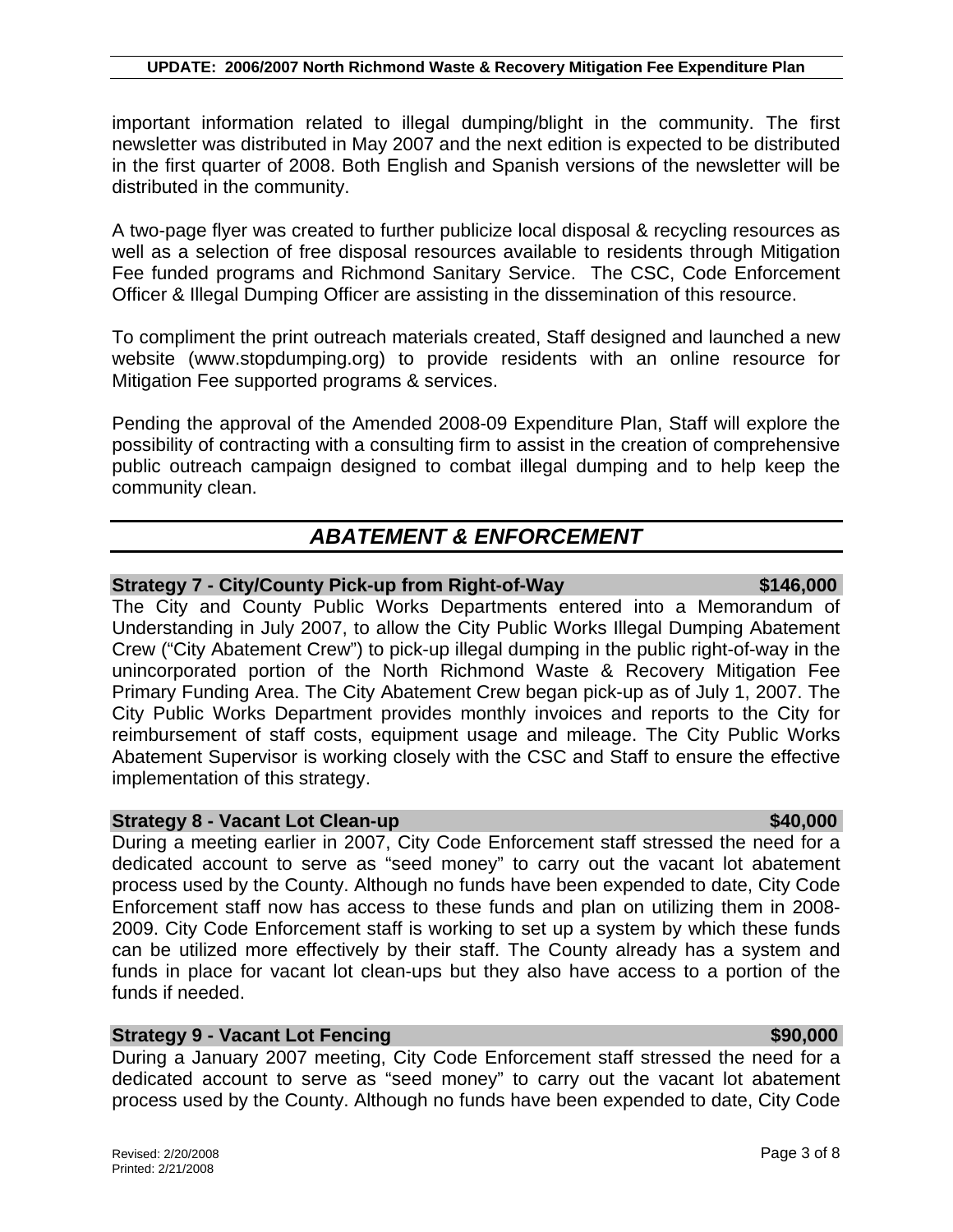Enforcement staff now has access to these funds and plan on utilizing them in 2008- 2009. City Code enforcement and Attorney's Office are considering creating a list of contractors that can be hired to perform this task. The County already has a system and funds in place for vacant lot clean-ups but they also have access to the funds if needed.

### **Strategy 10 - Code Enforcement Staff <b>\$129,097 \$129,097**

The new dedicated Code Enforcement staff position was filled effective February 1, 2007. Vincent Caballero was assigned to this position to work solely on code enforcement in the Mitigation Area. As of December 31, 2007, Mr. Caballero opened 9 cases, closed 4 cases and had 49 cases currently active. Mr. Cabellero worked closely with Deputy Monroe, City Code Enforcement and Contra Costa County Environmental Health staff to create a more comprehensive code enforcement system to address the illegal dumping problem in the North Richmond community. Effective January 1, 2008, Conrad Fromme, a full-time County Building Inspector, was assigned to this position to replace Mr. Cabellero and it is expected that his replacement will continue this collaboration.

### **Strategy 11 - Graffiti Abatement \$58,240**

The City and County Public Works Departments entered into a Memorandum of Understanding in July 2007, to allow the City Public Works Graffiti Abatement Crew to clean graffiti visible from the public right-of-way located within the unincorporated portion of the North Richmond Waste & Recovery Mitigation Fee Primary Funding Area. The City Public Works Graffiti Abatement supervisor is responsible for providing quarterly invoices and reports to the City for reimbursement of staff costs, equipment, materials and mileage. Although graffiti abatement is being performed by City staff, no invoices have been received to date.

### **Strategy 12 - Illegal Dumping Investigator/Officer \$137,000**

The new dedicated Illegal Dumping Investigator/Officer position was filled effective April 30, 2007. Deputy Felipe Monroe has been assigned to this position to work on illegal dumping/blight related offenses solely within the Mitigation Area. Deputy Monroe has made a significant impact in the area in the short amount of time he has been in the position.

As of November 2007, Deputy Monroe issued approximately 70 citations for unsecured and uncovered loads and for driver's license violations. Deputy Monroe is also towing numerous vehicles from the streets that are laden with trash or are in disrepair to further reduce the blight in North Richmond. Based on identified illegal dumping trends, Deputy Monroe uses an average of 20 hours of overtime per month to conduct surveillance. One resulted in an on view arrest for illegal dumping. In addition to the above, Deputy Monroe is attending community meetings to get his face known, and to spread the message of "No Dumping" out to the good residents of North Richmond.

The Deputy has found issuing verbal warnings to be very effective. Frequently residents are instructed to pick up trash in front of their house and are warned that a citation will be issued if it is not picked up by a specific deadline (usually within 24 hours). In most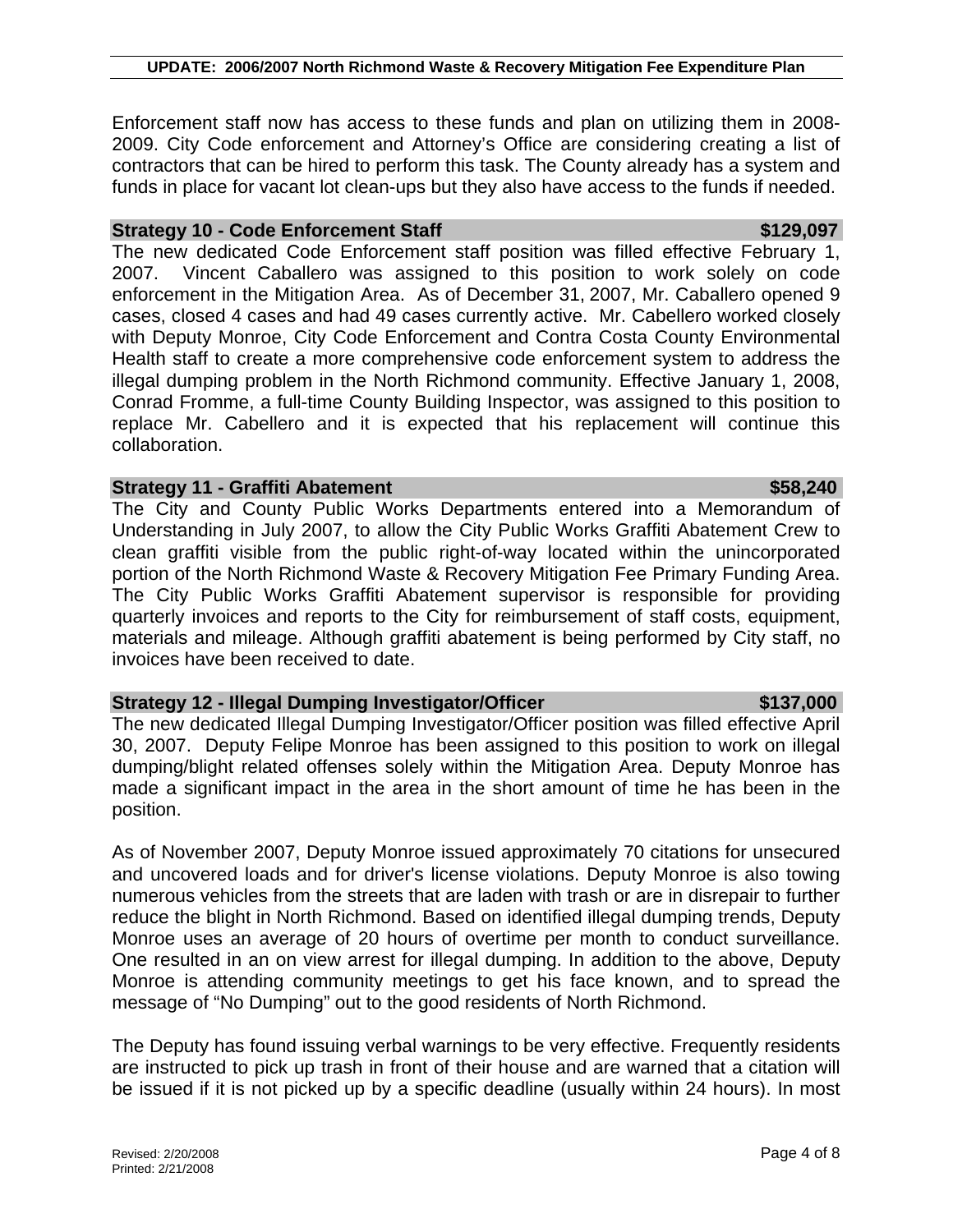cases, the Deputy has found that residents clean up the illegally dumped materials within the specified time period. This technique has proven to be very effective in establishing accountability among residents that illegally dump their trash on the streets. Deputy Monroe is working very closely with the Illegal Dumping Prosecutor, the CSC, the North Richmond Code Enforcement Officer, City & County Public Works, Richmond Sanitary Services and County Environmental Health.

Examples of cases that Deputy Monroe has worked on:

- On October 2, 2007, Deputy Monroe witnessed an individual in a motor home dump raw sewage from the vehicle directly onto the street. He was able to cite and arrest the individual on the spot for violation of dumping hazardous materials [Penal Code 374.8(b)]. Deputy Monroe worked closely with Deputy District Attorney Butts to prosecute the individual, which resulted in a two-day jail sentence and a hefty fine. The individual is on probation and is required to do community service cleaning up the North Richmond Area.
- Deputy Monroe was able to gather enough evidence and put a case together for two individuals from San Pablo who dumped 3-4 cubit yards construction on Brookside Drive. Deputy Monroe was able to find information inside the illegally dumped material that linked back to one individual. Deputy District Attorney Butts charged both individuals with a misdemeanor resulting in each defendant serving 10 days jail time. Both individuals are required to do community service as part of their probation.
- Deputy Monroe has been to court 5 times for people who are attempting to contest fines received from the issuing of citations.
- Tracking violators that are illegally hauling and dumping tires within the Mitigation area

### **Strategy 13 - Increase Nighttime Patrols <b>\$58,240 \$58,240**

Increased nighttime patrols are intended to complement the work of the new Investigator/Officer (Strategy 12). These funds can be used to pay City and County law enforcement to conduct nighttime patrols and surveillance in addition to/instead patrols by a private security firm. To date, no funding from this strategy has been used for nighttime patrols. Utilizing these funds, the Illegal Dumping Officer expects he may incorporate more nighttime surveillance into his work in the near future, particularly as the surveillance camera project moves forward.

### **Strategy 14 - Surveillance Cameras <b>\$118,418 \$118,418**

The City of Richmond has entered into a contract with ADT Security Systems for the installation of cameras throughout Richmond and the Port, with a focus on aiding in crime and illegal dumping prevention. The contract also includes the material and installation of eight (8) cameras in the Mitigation Area to help combat illegal dumping. The installation of cameras at the selected locations is expected to be complete by April 2008.

Funding for this strategy would not only be used to purchase, install, repair, maintain and move cameras and associated mounting kit/accessories but also to set up the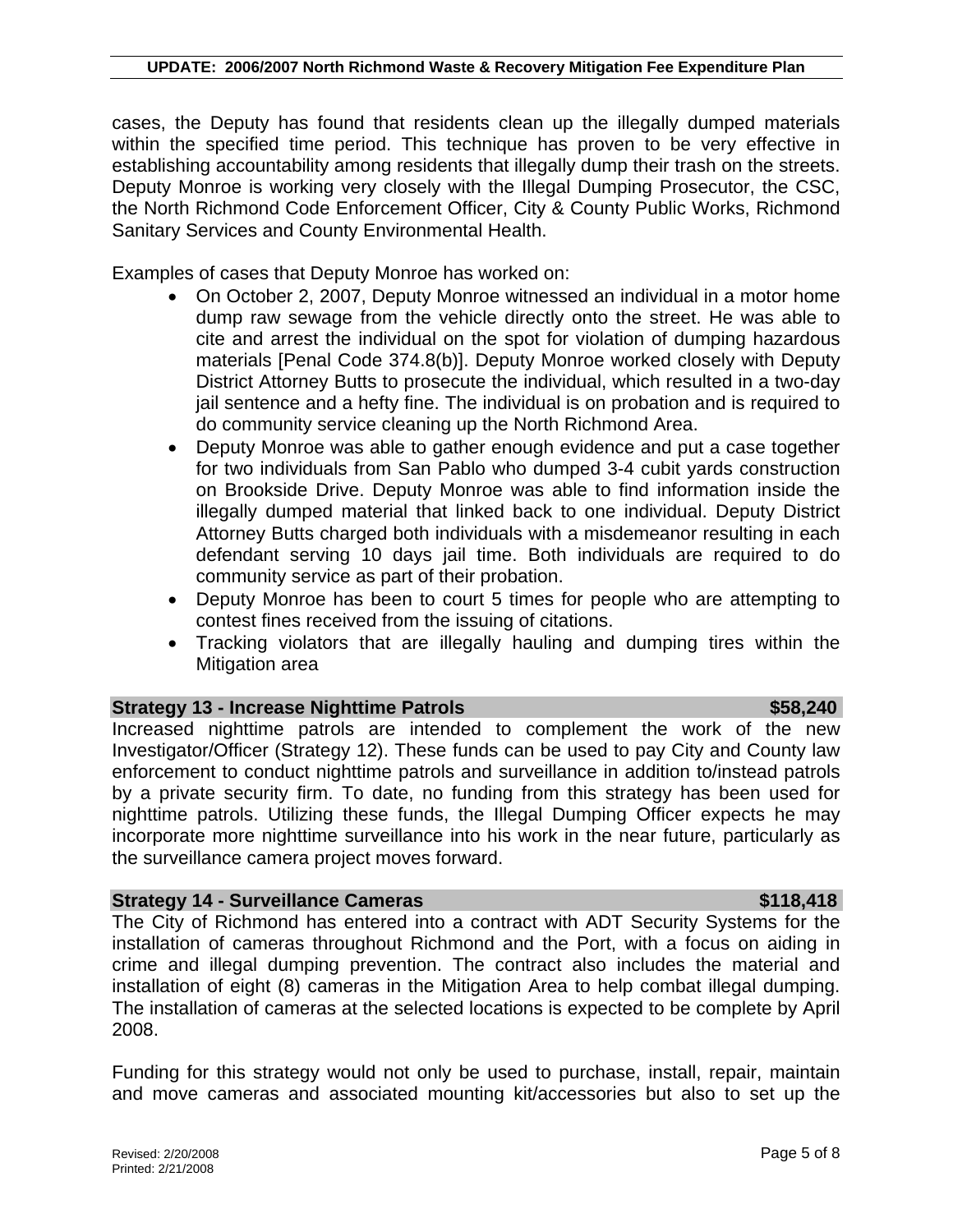coverage network, purchase needed software and additional deterrent mechanisms. In 2007, ADT met with the North Richmond Waste and Recovery Mitigation Fee Subcommittee on Cameras to discuss the project and with the Contra Costa County Sheriff's Office to discuss options/issues related to providing Sheriff's Office staff and/or Dispatch Center with access to the City's CCTV system. Staff will continue to explore the technical, operational and financial feasibility of using future allocations to expand the coverage network so that the entire Mitigation Area is covered which would provide maximum flexibility when moving cameras based on changes in illegal dumping hot spots.

# **Strategy 15 - Reward System**  $\sim$  **\$30,000**  $\sim$  **\$30,000**  $\sim$

Committee staff has solicited suggestions and advice regarding a potential reward system from the Illegal Dumping Prosecutor as well as staff from the Sheriff's Office. Based on numerous discussions, Staff has determined that the reward system cannot be effectively implemented due to legal constraints and this item will not be suggested for continued funding under the 2008/2009 Expenditure Plan.

# **Strategy 16 - Illegal Dumping Prosecutor <b>\$93,000 \$93,000**

The new Illegal Dumping Prosecutor position was filled effective January 2, 2007. The District Attorney's office assigned one of their experienced attorneys, Derek Butts, to this new position. Mr. Butts works closely with the City Police Department and the North Richmond Illegal Dumping Officer to discuss various strategies and important information needed to prosecute illegal dumping cases. Mr. Butts has filed cases on individuals found guilty of violating codes related to illegal dumping which have resulted in fines, jail time, and community service (See Strategy 12 for more detailed information).

# *COMMUNITY INVESTMENT*

# **Strategy 17 – Beautification**

# **A. Neighborhood Landscaping Projects \$12,000**

As part of its contract with the City, CHDC will be compensated for certain costs associated with neighborhood landscaping projects. However, CHDC cannot expend funds without first obtaining written approval from City/County staff. Funding is to be expended exclusively for plants/materials needed for pre-approved landscaping projects (labor to be provided by YouthBuild Participants funded through Strategy 18). CHDC has identified projects to be performed by YouthBuild, such as building bark benches and planters for Shields-Reid Park. CHDC and City Parks Department have had initial discussions about various projects although none have been finalized and funded.

# **B. Servicing Additional Street Cans 6. 2016 19:30 19:30 19:30 19:30 19:30 19:30 19:30 19:30 19:30 19:30 19:30**

Three (3) new street cans, purchased by CHDC, were placed at the following locations in North Richmond on January 17, 2007, and are currently being serviced weekly by RSS: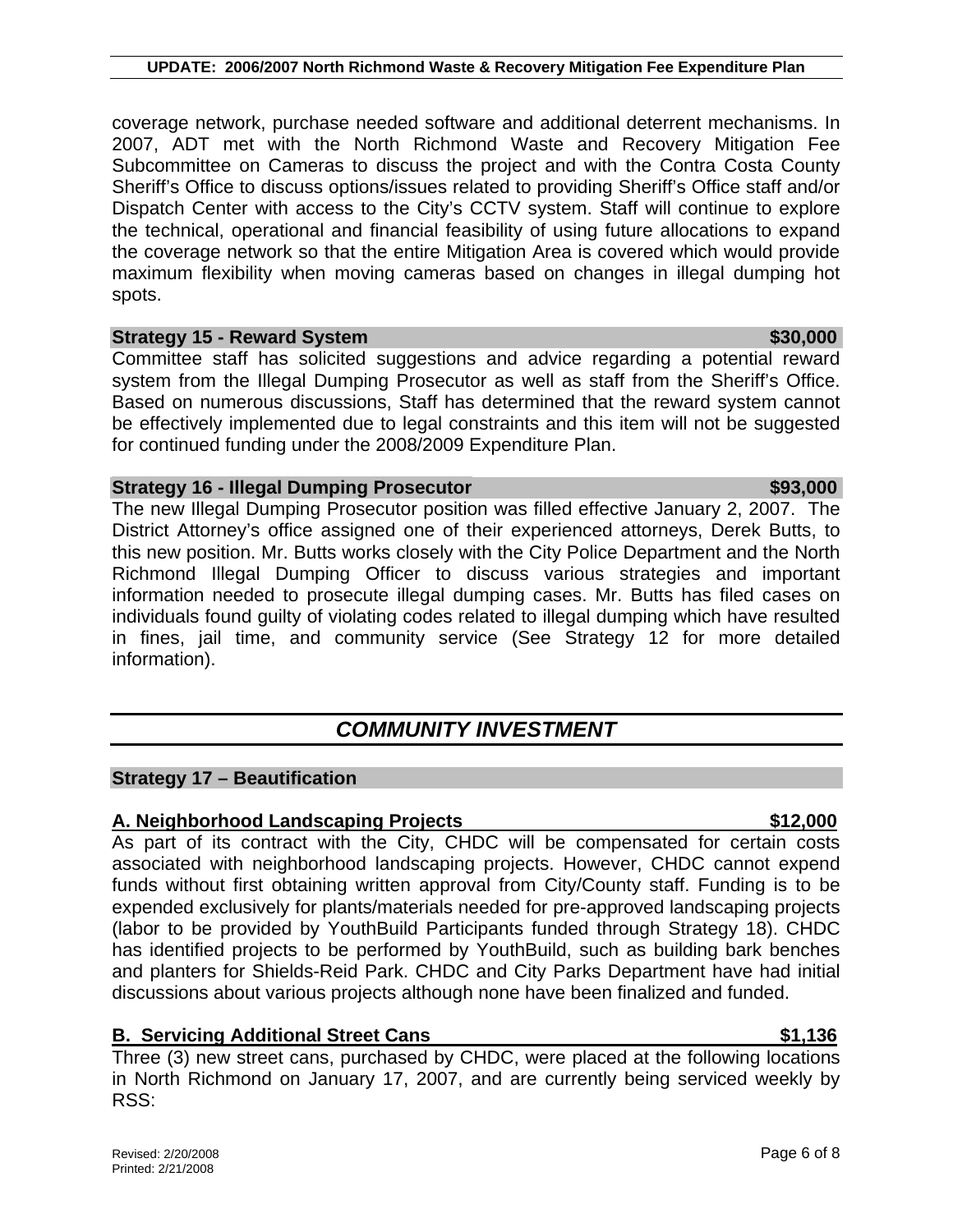- 3<sup>rd</sup> & Market Ave.
- $6^{th}$  & Market Ave
- Giaramita & Verde

Tile art created by Verde Elementary School children were placed on these street cans.

## **Strategy 18 - Community Involvement**

## **A. Stipends \$40,000**

As part of its contract with the City, CHDC will be compensated for stipends provided to West Contra Costa Unified School District (WCCUSD) Transition Program Students and YouthBuild Participants for conducting agreed upon activities related to trash and beautification. In 2007, three WCCUSD Transition Program students performed various tasks in the Mitigation Funding Area, such as trash removal/de-littering and assisting with the community garden and recycling at Verde Elementary School. Youth Build participants have worked at two Mitigation Fee funded events. At the Neighborhood Clean Up event held in May 2007, YouthBuild participants were responsible for monitoring all debris boxes and assisting residents in unloading materials into dumpsters. The YouthBuild participants also attended the Community Build Day for the new Shields Reid playground equipment in June 2007 where they assisted in assembling the new structure.

Staff has been contacted by Supervisor Gioia's staff regarding interest in using some of the funding allocated to provide stipends for members of the newly formed Young Adult Empowerment Center Advisory Council. No funds have been currently expended. Staff has also received a proposal from Contra Costa Health Services (CCHS) Healthy Neighborhoods Project requesting funds to provide stipends for North Richmond youth to participate in a leadership training project. The project, which was completed in September 2007, involved Photovoice, a site selection technique used to document blighted sites in the community that may be suitable for beautification and/or clean up projects. Some of the youth participants presented their findings at the North Richmond Municipal Advisory Council meeting held on September 11, 2007. Staff did not receive the required final report and invoice for this project and, thus, no funds were disbursed.

## **B. Mentorship Program 631,862**

Staff and staff from Supervisor Gioia's office have discussed potential of using this funding to support development of a mentorship program at the Young Adult Empowerment Center being created in North Richmond. This mentorship program is expected to incorporate efforts to address and combat illegal dumping and blight issues in the community. A proposal was received from The Mentorship Center, an Oaklandbased non-profit organization, requesting funding to initiate a mentorship program at the Young Adult Empowerment Center. Committee Staff reviewed the proposal and requested that The Mentorship Center revise the submittal. Staff has yet to receive a revised proposal and consequently, no funds were expended.